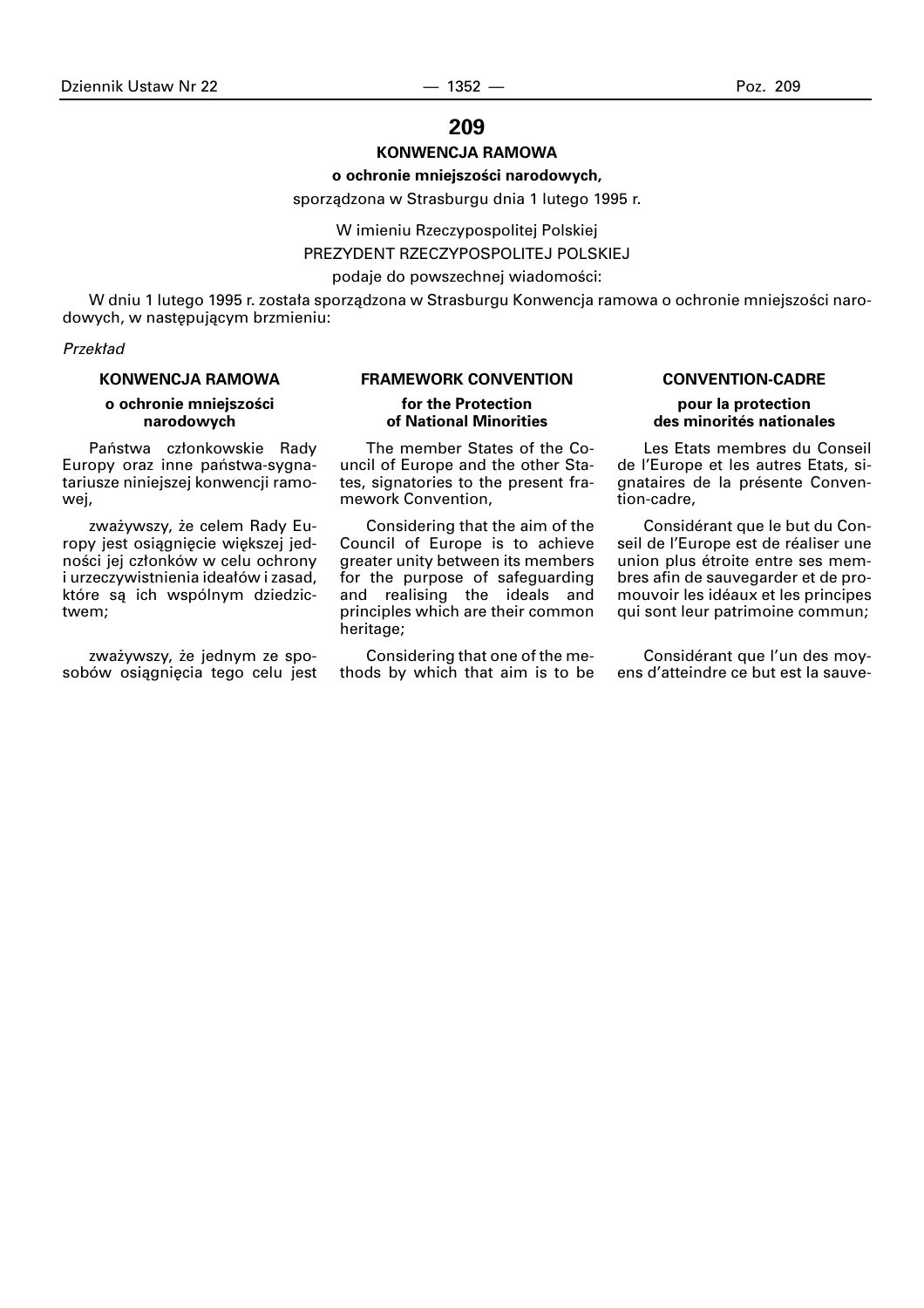ochrona oraz rozwój praw człowieka i podstawowych wolności;

pragnąc wypełniać Deklarację Szefów Państw oraz Szefów Rządów Państw-Członków Rady Europy przyjętą w Wiedniu dnia 9 października 1993 r.;

zdecydowane chroniç, w ramach swoich terytoriów, istnienie mniejszości narodowych;

zważywszy, że burzliwe wydarzenia europejskiej historii udowodniły, iż ochrona mniejszości narodowych jest niezbędna dla stabilizacji, bezpieczeństwa demokratycznego i pokoju na tym kontynencie;

zważywszy, że pluralistyczne i prawdziwie demokratyczne społeczeństwo powinno nie tylko szanować etniczną, kulturalną, językową i religijną tożsamość każdej osoby należącej do mniejszości narodowej, lecz także tworzyć odpowiednie warunki pozwalające im wyrażać, zachowywać i rozwijać tę tożsamość;

zważywszy, że tworzenie klimatu tolerancji i dialogu jest konieczne, aby zróżnicowanie kulturowe nie było źródłem i czynnikiem podziałów, lecz wzbogacenia każdego społeczeństwa;

zważywszy, że osiągnięcie tolerancyjnej i cieszącej się dobrobytem Europy nie zależy jedynie od współpracy pomiędzy państwami, lecz wymaga również współpracy transgranicznej — bez uszczerbku dla struktury i integralności terytorialnej każdego państwa — pomiędzy władzami lokalnymi i regionalnymi;

mając na uwadze Konwencję o ochronie praw człowieka i podstawowych wolności wraz z Protoko∏ami dodatkowymi;

majàc na uwadze zobowiàzania odnoszące się do ochrony mniejszości narodowych zawarte w konwencjach i deklaracjach Narodów Zjednoczonych oraz dokumentach Konferencii Bezpieczeństwa i Współpracy w Europie, zwłaszcza w Dokumencie kopenhaskim z dnia 29 czerwca 1990 r.;

pursued is the maintenance and further realisation of human rights and fundamental freedoms;

Wishing to follow-up the Declaration of the Heads of State and Government of the member States of the Council of Europe adopted in Vienna on 9 October 1993;

Being resolved to protect within their respective territories the existence of national minorities;

Considering that the upheavals of European history have shown that the protection of national minorities is essential to stability, democratic security and peace in this continent;

Considering that a pluralist and genuinely democratic society should not only respect the ethnic, cultural, linguistic and religious identity of each person belonging to a national minority, but also create appropriate conditions enabling them to express, preserve and develop this identity;

Considering that the creation of a climate of tolerance and dialogue is necessary to enable cultural diversity to be a source and a factor, not of division, but of enrichment for each society;

Considering that the realisation of a tolerant and prosperous Europe does not depend solely on co- -operation between States but also requires transfrontier co-operation between local and regional authorities without prejudice to the constitution and territorial integrity of each State;

Having regard to the Convention for the Protection of Human Rights and Fundamental Freedoms and the Protocols thereto;

Having regard to the commitments concerning the protection of national minorities in United Nations conventions and declarations and in the documents of the Conference on Security and Co-operation in Europe, particularly the Copenhagen Document of 29 June 1990;

garde et le développement des droits de l'homme et des libertés fondamentales;

Souhaitant donner suite à la Déclaration des chefs d'Etat et de gouvernement des Etats membres du Conseil de l'Europe adoptée à Vienne le 9 octobre 1993;

Résolus à protéger l'existence des minorités nationales sur leur territoire respectif;

Considérant que les bouleversements de l'histoire européenne ont montré que la protection des minorités nationales est essentielle à la stabilité, à la sécurité démocratique et à la paix du continent:

Considérant qu'une société pluraliste et véritablement démocratique doit non seulement respecter l'identité ethnique, culturelle, linguistique et religieuse de toute personne appartenant à une minorité nationale, mais également créer des conditions propres ∫ permettre d'exprimer, de préserver et de développer cette identité;

Considérant que la création d'un climat de tolérance et de dialogue est nécessaire pour permettre à la diversité culturelle d'être une source, ainsi qu'un facteur, non de division, mais d'enrichissement pour chaque société;

Considérant que l'epanouissement d'une Europe tolérante et prospère ne dépend pas seulement de la coopération entre Etats mais se fonde aussi sur une coopération transfrontalière entre collectivités locales et régionales respectueuse de la constitution et de l'intégrité territoriale de chaque Etat;

Prenant en compte la Convention de sauvegarde des Droits de l'Homme et des Libertés fondamentales et ses Protocoles;

Prenant en compte les engagements relatifs à la protection des minorités nationales contenus dans les conventions et déclarations des Nations Unies ainsi que dans les documents de la Conférence sur la sécurité et la coopération en Europe, notamment celui de Copenhague du 29 juin 1990;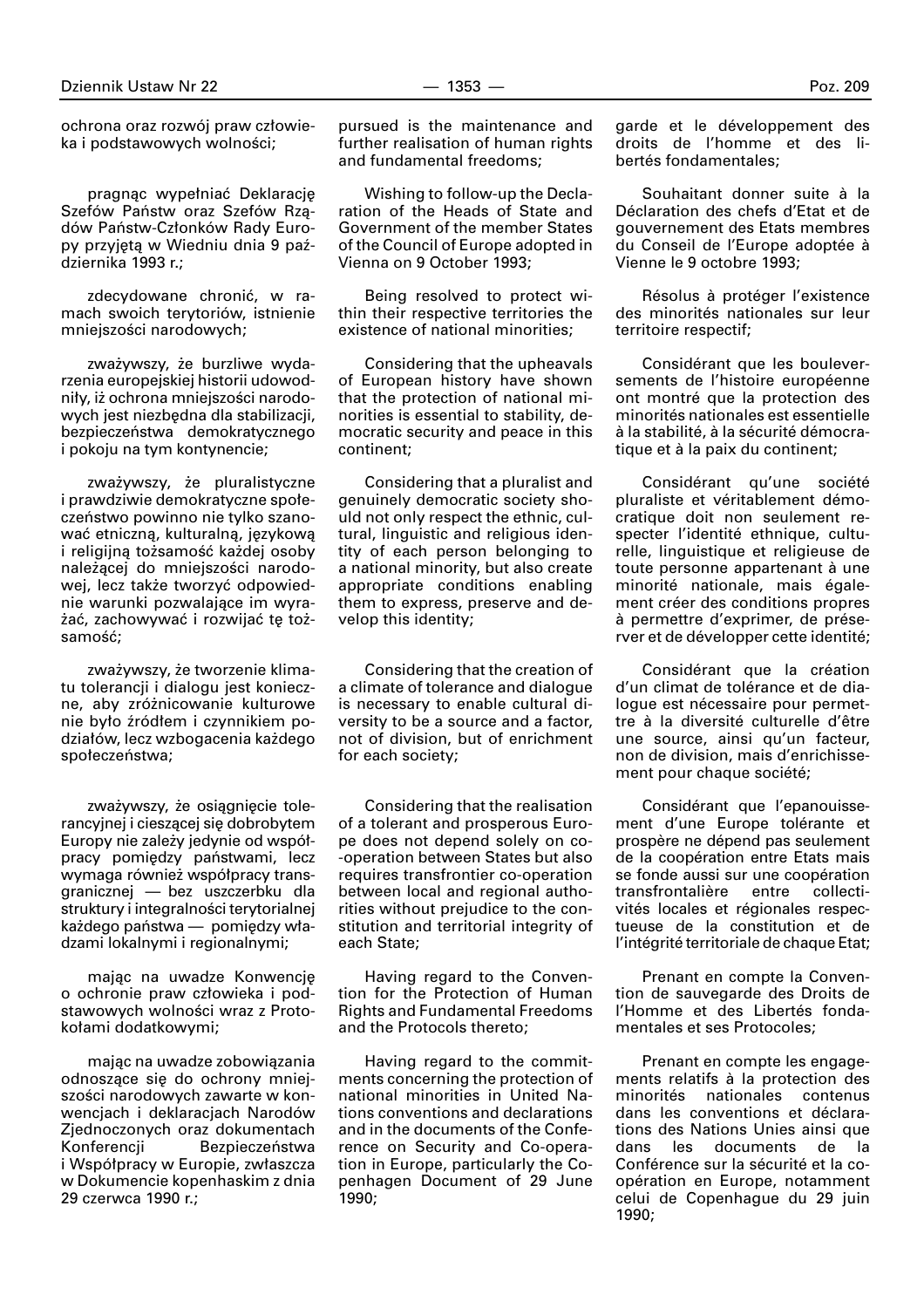zdecydowane na określenie zasad, które powinny być respektowane, a także wynikających z nich zobowiązań, w celu zapewnienia w Państwach członkowskich oraz tych państwach, które mogą stać się stronami niniejszego dokumentu, skutecznej ochrony mniejszości narodowych i praw osób należących do tych mniejszości, w ramach rządów prawa, przy poszanowaniu integralności terytorialnej i suwerenności państw;

zdecydowane realizowaç zasady określone w niniejszej konwencji ramowej w ramach ustawodawstwa krajowego i stosownych programów rzàdowych,

uzgodniły, co następuje:

#### DZIAŁ I

#### Artykuł 1

Ochrona mniejszości narodowych oraz praw i wolności osób należących do tych mniejszości stanowi integralną część międzynarodowej ochrony praw człowieka i, jako taka, wchodzi w zakres współpracy międzynarodowej.

### Artykuł 2

Postanowienia niniejszej konwencji ramowej beda stosowane w dobrej wierze, w duchu zrozumienia i tolerancji oraz w zgodzie z zasadami dobrego sąsiedztwa, przyjaznych stosunków i współpracy pomiędzy państwami.

#### Artykuł 3

1. Każda osoba należąca do mniejszości narodowej ma prawo do swobodnej decyzji o traktowaniu jej jako osoby należącej bądź też nienależącej do takiej mniejszości, a wybór taki lub korzystanie ze związanych z tym wyborem praw nie pociągnie za sobą jakichkolwiek niekorzystnych skutków.

2. Osoby nale˝àce do mniejszości narodowych mogą korzystać z praw i wolności wynikających z zasad zawartych w niniejszej konwencji ramowej indywidualnie, jak też wspólnie z innymi.

Being resolved to define the principles to be respected and the obligations which flow from them, in order to ensure, in the member States and such other States as may become Parties to the present instrument, the effective protection of national minorities and of the rights and freedoms of persons belonging to those minorities, within the rule of law, respecting the territorial integrity and national sovereignty of states;

Being determined to implement the principles set out in this framework Convention through national legislation and appropriate governmental policies,

Have agreed as follows:

# SECTION I

#### Article 1

The protection of national minorities and of the rights and freedoms of persons belonging to those minorities forms an integral part of the international protection of human rights, and as such falls within the scope of international co- -operation.

# Article 2

The provisions of this framework Convention shall be applied in good faith, in a spirit of understanding and tolerance and in conformity with the principles of good neighbourliness, friendly relations and co-operation between States.

#### Article 3

1. Every person belonging to a national minority shall have the right freely to choose to be treated or not to be treated as such and no disadvantage shall result from this choice or from the exercise of the rights which are connected to that choice.

2. Persons belonging to national minorities may exercise the rights and enjoy the freedoms flowing from the principles enshrined in the present framework Convention individually as well as in community with others.

Résolus à définir les principes qu'il convient de respecter et les obligations qui en découlent pour assurer, au sein des Etats membres et des autres Etats qui deviendront Parties au présent instrument, la protection effective des minorités nationales et des droits et libertés des personnes appartenant à ces dernières dans le respect de la prééminence du droit, de l'intégrité territoriale et de la souveraineté nationale;

Etant décidés à mettre en oeuvre les principes énoncés dans la présente Convention-cadre au moyen de législations nationales et de politiques gouvernementales appropriées,

Sont convenus de ce qui suit:

#### TITRE I

#### Article 1

La protection des minorités nationales et des droits et libertés des personnes appartenant à ces minorités fait partie intégrante de la protection internationale des droits de l'homme et, comme telle, constitue un domaine de la coopération internationale.

#### Article 2

Les dispositions de la présente Convention-cadre seront appliquées de bonne foi, dans un esprit de compréhension et de tolérance ainsi que dans le respect des principes de bon voisinage, de relations amicales et de coopération entre les Etats.

### Article 3

1. Toute personne appartenant ∫ une minorité nationale a le droit de choisir librement d'être traitée ou ne pas être traitée comme telle et aucun désavantage ne doit résulter de ce choix ou de l'exercice des droits qui y sont liés.

2. Les personnes appartenant à des minorités nationales peuvent individuellement ainsi qu'en commun avec d'autres exercer les droits et libertés découlant des principes énoncés dans la présente Convention-cadre.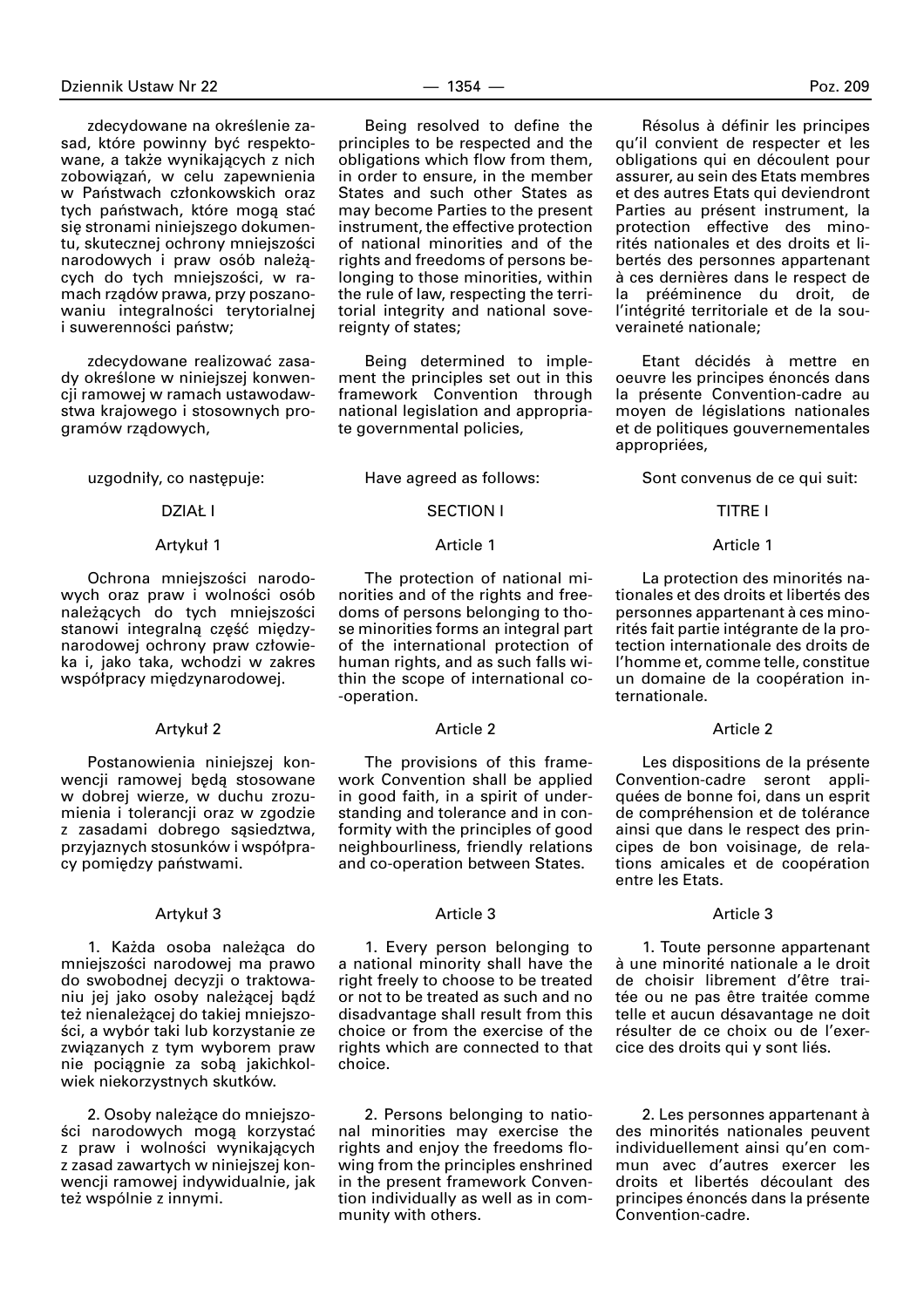#### **DZIAŁ II**

# Artykuł 4

1. Strony zobowiązują się zagwarantować osobom należącym do mniejszości narodowych prawo do równości wobec prawa oraz jednakową ochronę prawa. W tym względzie jakakolwiek dyskryminacja wynikająca z przynależności do mniejszości narodowej jest zabroniona.

2. Strony zobowiązują się do przyjęcia, tam gdzie to konieczne, odpowiednich środków w celu popierania, we wszystkich sferach życia ekonomicznego, społecznego, politycznego i kulturalnego pełnej i rzeczywistej równości pomiędzy osobami nale˝àcymi do mniejszości narodowej a osobami należącymi do większości. W tym względzie wezmą pod uwagę specyficzne warunki osób należących do mniejszości narodowych.

3. Środki przyjęte zgodnie z ustępem 2 nie będą uważane za akt dyskryminacji.

#### Artykuł 5

1. Strony zobowiązują się wspieraç tworzenie warunków koniecznych do utrzymywania i rozwijania przez osoby należące do mniejszości narodowych ich kultury, jak również zachowania zasadniczych elementów ich tożsamości, to jest ich religii, języka, tradycji i dziedzictwa kulturowego.

2. Bez uszczerbku dla środków podejmowanych stosownie do ich generalnej polityki integracyjnej, Strony powstrzymają się od dzia-∏aƒ lub praktyk majàcych na celu asymilację osób należących do mniejszości narodowych wbrew ich woli i beda chronić te osoby przed jakimkolwiek działaniem majacym na celu taka asymilacie.

#### Artykuł 6

1. Strony będą umacniać ducha tolerancji oraz dialog międzykulturowy i podejmą skuteczne środki w celu wspierania wzajemnego poszanowania, zrozumienia i współpracy pomiedzy wszystkimi osoba-

### SECTION II

#### Article 4

1. The Parties undertake to guarantee to persons belonging to national minorities the right of equality before the law and of equal protection of the law. In this respect, any discrimination based on belonging to a national minority shall be prohibited.

2. The Parties undertake to adopt, where necessary, adequate measures in order to promote, in all areas of economic, social, political and cultural life, full and effective equality between persons belonging to a national minority and those belonging to the majority. In this respect, they shall take due account of the specific conditions of the persons belonging to national minorities.

3. The measures adopted in accordance with paragraph 2 shall not be considered to be an act of discrimination.

#### Article 5

1. The Parties undertake to promote the conditions necessary for persons belonging to national minorities to maintain and develop their culture, and to preserve the essential elements of their identity, namely their religion, language, traditions and cultural heritage.

2. Without prejudice to measures taken in pursuance of their general integration policy, the Parties shall refrain from policies or practices aimed at assimilation of persons belonging to national minorities against their will and shall protect these persons from any action aimed at such assimilation.

# Article 6

1. The Parties shall encourage a spirit of tolerance and intercultural dialogue and take effective measures to promote mutual respect and understanding and co-operation among all persons living on

#### TITRE II

#### Article 4

1. Les Parties s'engagent à garantir à toute personne appartenant à une minorité nationale le droit à l'égalité devant la loi et à une égale protection de la loi. A cet égard, toute discrimination fondée sur l'appartenance à une minorité nationale est interdite.

2. Les Parties s'engagent à adopter, s'il y a lieu, des mesures adéquates en vue de promouvoir, dans tous les domaines de la vie économique, sociale, politique et culturelle, une égalité pleine et effective entre les personnes appartenant à une minorité nationale et celles appartenant à la majorité. Elles tiennent dûment compte, à cet égard, des conditions spécifiques des personnes appartenant à des minorités nationales.

3. Les mesures adoptées conformément au paragraphe 2 ne sont pas considérées comme un acte de discrimination.

### Article 5

1. Les Parties s'engagent à promouvoir les conditions propres à permettre aux personnes appartenant à des minorités nationales de conserver et développer leur culture, ainsi que de préserver les éléments essentiels de leur identité que sont leur religion, leur langue, leurs traditions et leur patrimoine culturel.

2. Sans préjudice des mesures prises dans le cadre de leur politique générale d'intégration, les Parties s'abstiennent de toute politique ou pratique tendant à une assimilation contre leur volonté des personnes appartenant à des minorités nationales et protègent ces personnes contre toute action destinée à une telle assimilation.

# Article 6

1. Les Parties veilleront à promouvoir l'esprit de tolérance et le dialoque interculturel, ainsi qu'à prendre des mesures efficaces pour favoriser le respect et la compréhension mutuels et la co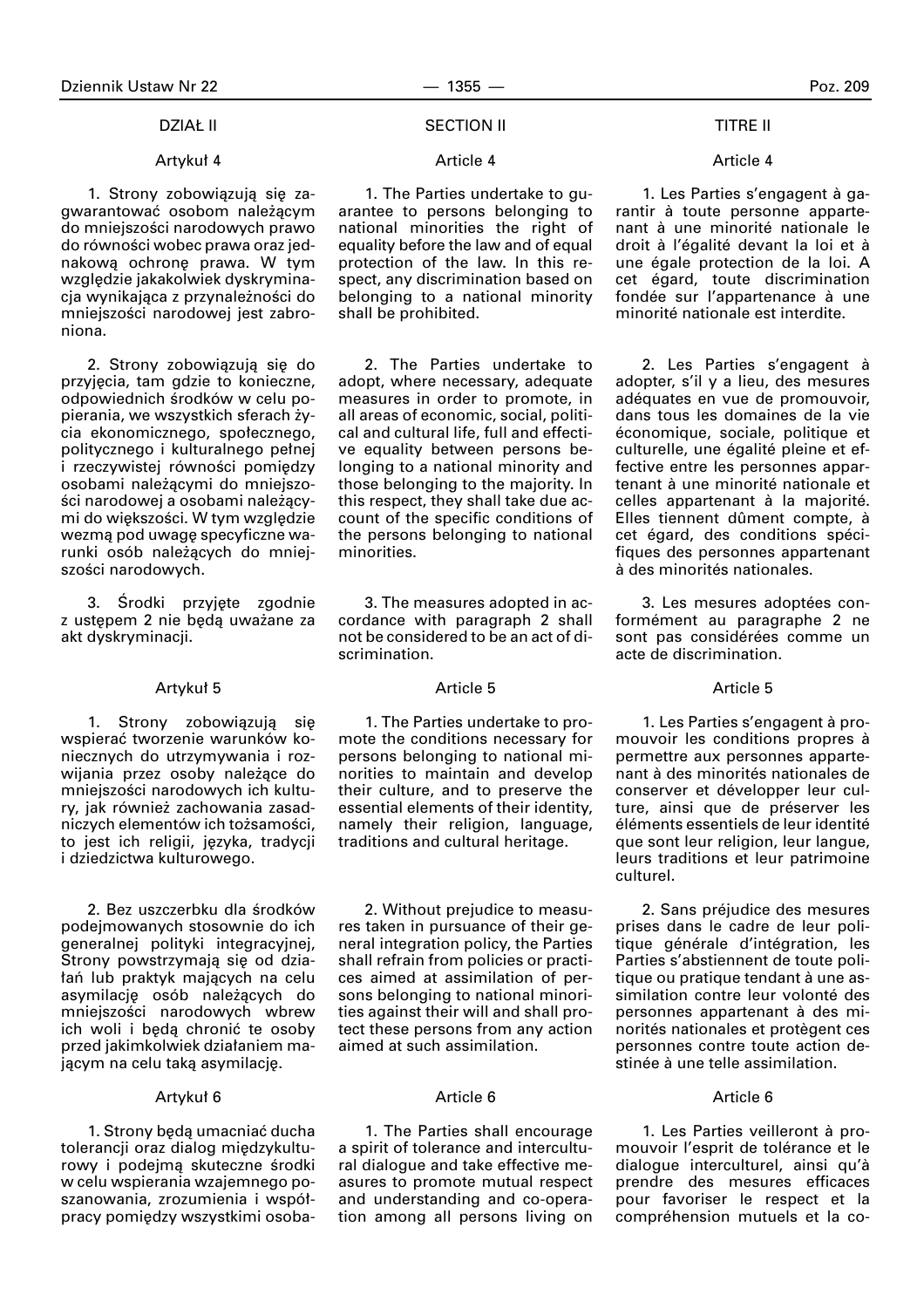mi żyjącymi na ich terytoriach niezależnie od ich tożsamości etnicznej, kulturalnej, językowej i religijnej, zwłaszcza w zakresie edukacji, kultury i środków przekazu.

2. Strony zobowiązują się podjąć odpowiednie środki chroniące osoby, które mogą być obiektem zastraszania bądź też aktów dyskryminacji, wrogości lub przemocy będących skutkiem ich etnicznej, kulturalnej, językowej i religijnej tożsamości.

### Artykuł 7

Strony zapewniają poszanowanie praw każdej osoby należącej do mniejszości narodowej do swobodnego, pokojowego zgromadzania się, swobodnego stowarzyszania się, wolności wyrażania opinii, wolności myśli, sumienia i religii.

#### Artykuł 8

Strony zobowiązują się uznać, że każda osoba należąca do mniejszości narodowej ma prawo do uzewnętrzniania jego/jej religii lub przekonań, jak również prawo do zakładania instytucji, organizacji i stowarzyszeń religijnych.

#### Artykuł 9

1. Strony zobowiązują się uznać, że prawo każdej osoby należącej do mniejszości narodowej do wolności wyrażania opinii obejmuje wolność posiadania własnych opinii oraz otrzymywania i przekazywania informacji i idei w jezyku mniejszości bez ingerencji władz publicznych i bez względu na granice państwowe. Strony zapewnią, w ramach ich systemów prawnych, że osoby należace do mniejszości narodowej nie beda dyskryminowane w dostępie do środków przekazu.

2. Ustep 1 nie wyklucza prawa Stron do poddania procedurze koncesjonowania — wykluczającej dyskryminację i opartej o obiektywne kryteria — rozgłośni radiowych i stacji telewizyjnych lub przedsiębiorstw kinematograficznych.

their territory, irrespective of those persons' ethnic, cultural, linguistic or religious identity, in particular in the fields of education, culture and the media.

2. The Parties undertake to take appropriate measures to protect persons who may be subject to threats or acts of discrimination, hostility or violence as a result of their ethnic, cultural, linguistic or religious identity.

### Article 7

The Parties shall ensure respect for the right of every person belonging to a national minority to freedom of peaceful assembly, freedom of association, freedom of expression, and freedom of thought, conscience and religion.

# Article 8

The Parties undertake to recognise that every person belonging to a national minority has the right to manifest his or her religion or belief and to establish religious institutions, organisations and associations.

### Article 9

1. The Parties undertake to recognise that the right to freedom of expression of every person belonging to a national minority includes freedom to hold opinions and to receive and impart information and ideas in the minority language, without interference by public authorities and regardless of frontiers. The Parties shall ensure, within the framework of their legal systems, that persons belonging to a national minority are not discriminated against in their access to the media.

2. Paragraph 1 shall not prevent Parties from requiring the licensing, without discrimination and based on objective criteria, of sound radio and television broadcasting, or cinema enterprises.

opération entre toutes les personnes vivant sur leur territoire, quelle que soit leur identité ethnique, culturelle, linguistique ou religieuse, notamment dans les domaines de l'éducation, de la culture et des médias.

2. Les Parties s'engagent à prendre toutes mesures appropriées pour protéger les personnes qui pourraient être victimes de menaces ou d'actes de discrimination, d'hostilité ou de violence en raison de leur identité ethnique, culturelle, linguistique ou religieuse.

#### Article 7

Les Parties veilleront à assurer à toute personne appartenant à une minorité nationale le respect des droits à la liberté de réunion pacifique et à la liberté d'association, à la liberté d'expression et à la liberté de pensée, de conscience et de religion.

# Article 8

Les Parties s'engagent à reconnaître à toute personne appartenant à une minorité nationale le droit de manifester sa religion ou sa conviction, ainsi que le droit de créer des institutions religieuses, organisations et associations.

#### Article 9

1. Les Parties s'engagent à reconnaître que le droit à la liberté d'expression de toute personne appartenant à une minorité nationale comprend la liberté d'opinion et la liberté de recevoir ou de communiquer des informations ou des idées dans la langue minoritaire, sans ingérence d'autorités publiques et sans considération de frontières. Dans l'accès aux médias, les Parties veilleront, dans le cadre de leur système législatif, ∫ ce que les personnes appartenant ∫ une minorité nationale ne soient pas discriminées.

2. Le premier paragraphe n'empêche pas les Parties de soumettre à un régime d'autorisation, non discriminatoire et fondé sur des critères objectifs, les entreprises de radio sonore, télévision ou cinéma.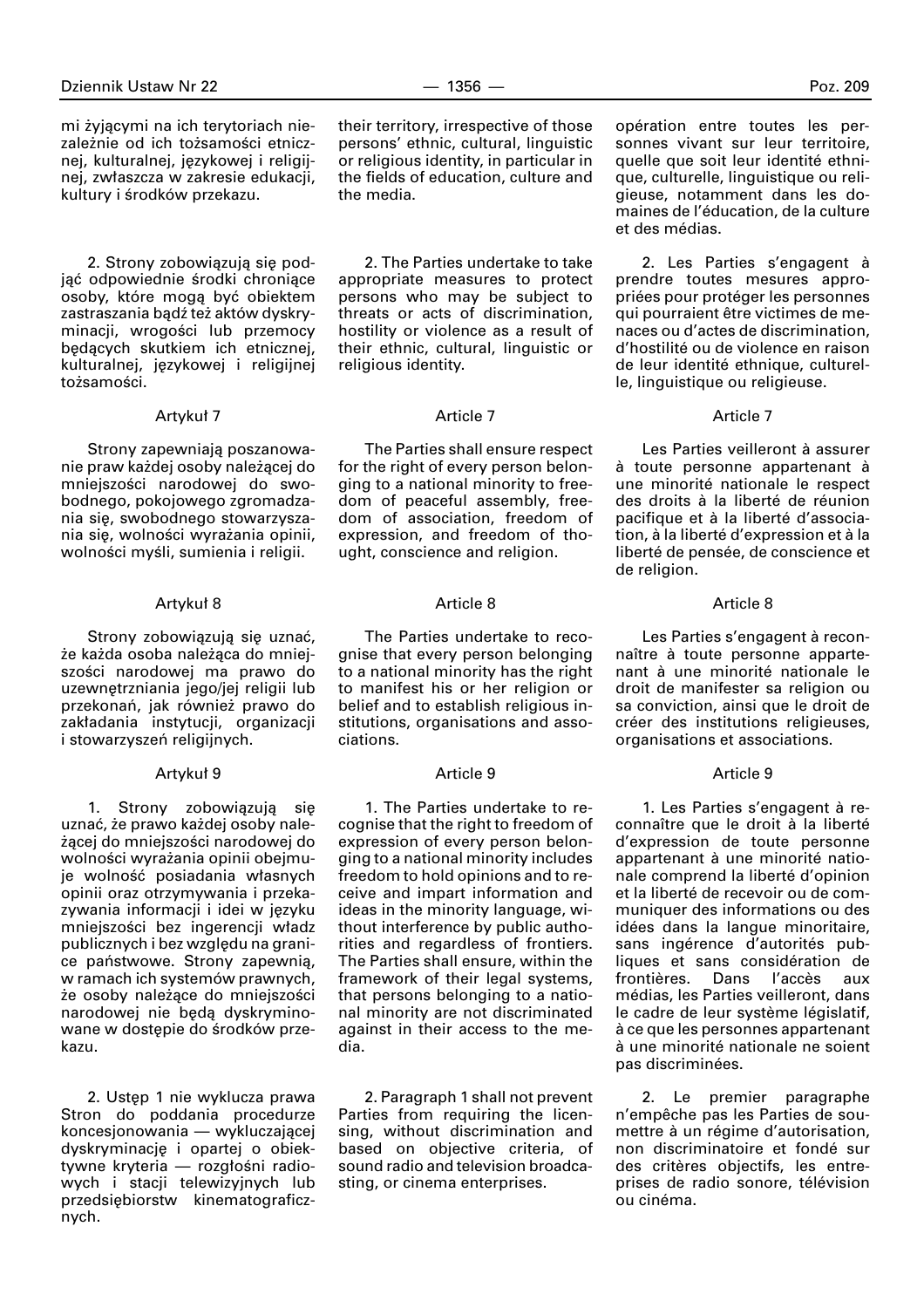3. Strony nie beda zabraniać tworzenia i wykorzystywania przez osoby należące do mniejszości narodowych drukowanych środków przekazu. W ramach uregulowań prawnych odnoszących się do rozgłośni radiowych i stacji telewizyjnych zapewnią, na tyle, na ile to możliwe, oraz uwzględniając postanowienia ustępu 1, że osoby należące do mniejszości narodowych będą miały możliwość tworzenia i używania ich własnych środków przekazu.

4. W ramach swoich systemów prawnych Strony przyjmà stosowne środki w celu ułatwienia osobom należącym do mniejszości narodowych dostępu do środków przekazu oraz w celu wspierania tolerancji i u∏atwienia pluralizmu kulturowego.

### Artykuł 10

1. Strony zobowiązują się uznać, że każda osoba należąca do mniejszości narodowej ma prawo do swobodnego używania, bez jakiejkolwiek ingerencji, jego/jej języka mniejszości, zarówno prywatnie, jak i publicznie, ustnie oraz pisemnie.

2. Na obszarach zamieszkałych tradycyjnie lub w znaczącej ilości przez osoby należące do mniejszości narodowej, o ile osoby te tego sobie zażyczą, i tam, gdzie takie życzenie odpowiada rzeczywistym potrzebom, Strony beda starać sie zapewnić, na tyle, na ile to możliwe, warunki, które umożliwią używanie jezyka mniejszości w stosunkach pomiedzy tymi osobami a organami administracyjnymi.

3. Strony zobowiązują się zagwarantować prawo każdej osoby należącej do mniejszości narodowej do niezwłocznego poinformowania, w języku dla niego/niej zrozumiałym, o przyczynach jego/jej zatrzymania i o wszystkich oskarżeniach wysunietych przeciwko niemu/niej oraz do obrony przez niego samego/nia sama w tym języku, także, jeśli to konieczne, przy bezpłatnej pomocy tłumacza.

#### Artyku∏ 11

1. Strony zobowiązują się uznać, że każda osoba należąca do

3. The Parties shall not hinder the creation and the use of printed media by persons belonging to national minorities. In the legal framework of sound radio and television broadcasting, they shall ensure, as far as possible, and taking into account the provisions of paragraph 1, that persons belonging to national minorities are granted the possibility of creating and using their own media.

4. In the framework of their legal systems, the Parties shall adopt adequate measures in order to facilitate access to the media for persons belonging to national minorities and in order to promote tolerance and permit cultural pluralism.

# Article 10

1. The Parties undertake to recognise that every person belonging to a national minority has the right to use freely and without interference his or her minority language, in private and in public, orally and in writing.

2. In areas inhabited by persons belonging to national minorities traditionally or in substantial numbers, if those persons so request and where such a request corresponds to a real need, the Parties shall endeavour to ensure, as far as possible, the conditions which would make it possible to use the minority language in relations between those persons and the administrative authorities.

3. The Parties undertake to guarantee the right of every person belonging to a national minority to be informed promptly, in a language which he or she understands, of the reasons for his or her arrest, and of the nature and cause of any accusation against him or her, and to defend himself or herself in this language, if necessary with the free assistance of an interpreter.

# Article 11

1. The Parties undertake to recognise that every person belon-

3. Les Parties n'entraveront pas la création et l'utilisation de médias écrits par les personnes appartenant à des minorités nationales. Dans le cadre légal de la radio sonore et de la télévision, elles veilleront, dans la mesure du possible et compte tenu des dispositions du premier paragraphe, à accorder aux personnes appartenant à des minorités nationales la possibilité de créer et d'utiliser leurs propres médias.

4. Dans le cadre de leur système législatif, les Parties adopteront des mesures adéquates pour faciliter l'accès des personnes appartenant à des minorités nationales aux médias, pour promouvoir la tolérance et permettre le pluralisme culturel.

#### Article 10

1. Les Parties s'engagent à reconnaître à toute personne appartenant à une minorité nationale le droit d'utiliser librement et sans entrave sa langue minoritaire en privé comme en public, oralement et par écrit.

2. Dans les aires géographiques d'implantation substantielle ou traditionnelle des personnes appartenant à des minorités nationales, lorsque ces personnes en font la demande et que celle-ci répond à un besoin réel, les Parties s'efforceront d'assurer, dans la mesure du possible, des conditions qui permettent d'utiliser la langue minoritaire dans les rapports entre ces personnes et les autorités administratives.

3. Les Parties s'engagent à garantir le droit de toute personne appartenant à une minorité nationale d'être informée, dans le plus court délai, et dans une langue qu'elle comprend, des raisons de son arrestation, de la nature et de la cause de l'accusation portée contre elle, ainsi que de se défendre dans cette langue, si nécessaire avec l'assistance gratuite d'un interprète.

### Article 11

1. Les Parties s'engagent à reconnaître à toute personne appar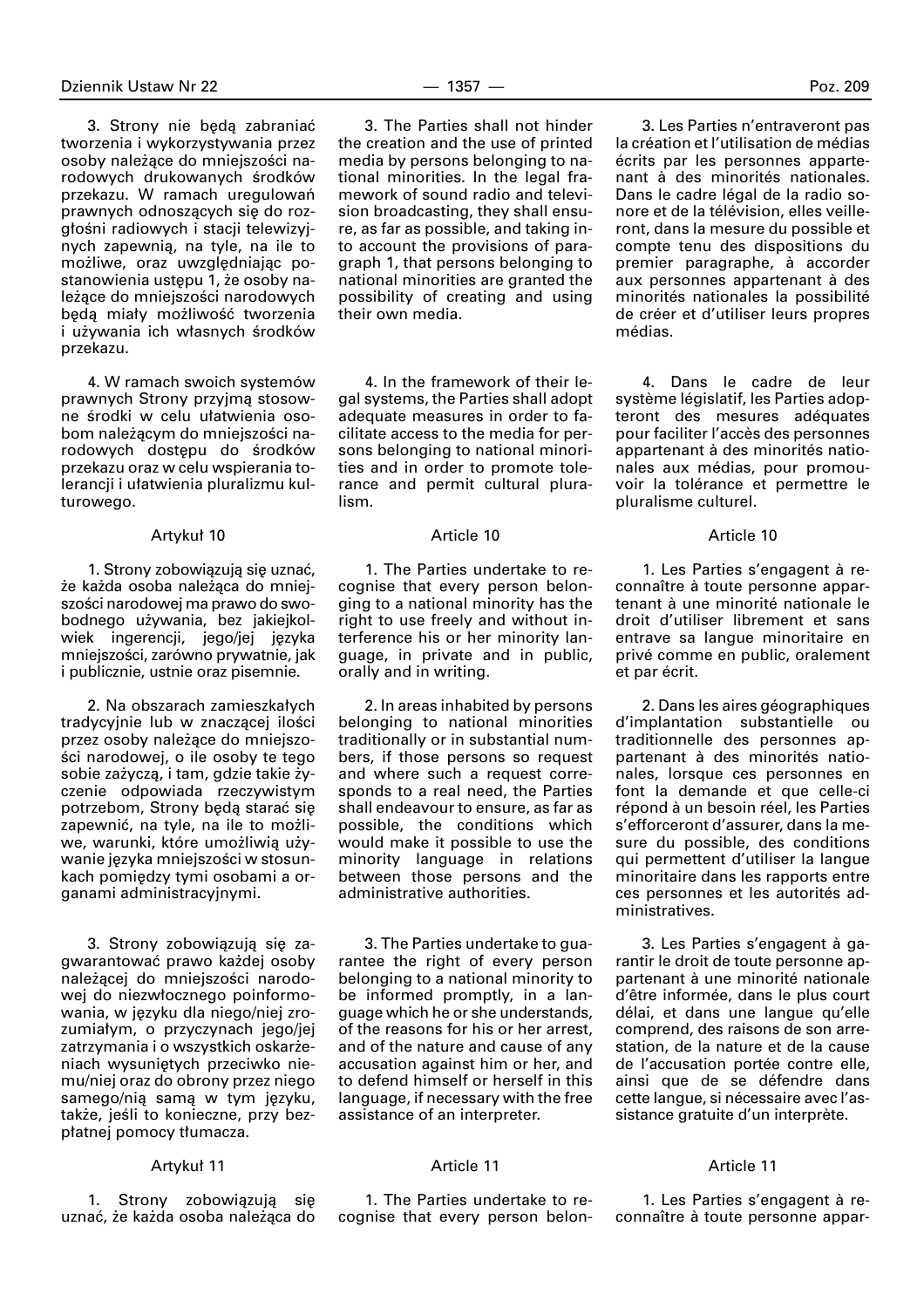mniejszości narodowej ma prawo do u˝ywania jego/jej nazwiska (patronimiku) i imion w języku mniejszości oraz ich oficjalnego uznania zgodnie z trybem przyjętym w ich ustawodawstwie.

2. Strony zobowiązują się uznać, że każda osoba należąca do mniejszości narodowej ma prawo do umieszczenia w jego lub jej języku znaków, napisów i innych informacji o charakterze prywatnym w sposób widoczny dla osób postronnych.

3. W rejonach tradycyjnie zamieszkałych przez znaczącą ilość osób należących do mniejszości narodowej Strony będą starać się — zgodnie z obowiàzujàcym prawem, w tym także, tam gdzie to stosowne, umowami z innymi państwami oraz przy uwzględnieniu ich specyficznych warunków umieszczać również w języku mniejszości tradycyjne nazwy lokalne, nazwy ulic i inne oznakowania topograficzne o charakterze publicznym, o ile istnieje tam wystarczające zapotrzebowanie na takie oznakowania.

#### Artykuł 12

1. Strony podejmà, tam gdzie jest to właściwe, środki w zakresie oświaty i badań naukowych, w celu szerzenia wiedzy o kulturze, historii, języku i religii ich mniejszości narodowych oraz większości ludności

2. W związku z tym Strony, miedzy innymi, zapewnià odpowiednie możliwości kształcenia nauczycieli i dostepu do podreczników oraz ułatwią kontakty pomiędzy uczniami a nauczycielami z różnych środowisk.

3. Strony zobowiązują się popierać równy dostep osób należacych do mniejszości narodowych do oświaty na wszystkich poziomach.

#### Artykuł 13

1. W ramach swoich systemów oświatowych Strony uznają prawo osób należących do mniejszości

ging to a national minority has the right to use his or her surname (patronym) and first names in the minority language and the right to official recognition of them, according to modalities provided for in their legal system.

2. The Parties undertake to recognise that every person belonging to a national minority has the right to display in his or her minority language signs, inscriptions and other information of a private nature visible to the public.

3. In areas traditionally inhabited by substantial numbers of persons belonging to a national minority, the Parties shall endeavour, in the framework of their legal system, including, where appropriate, agreements with other States, and taking into account their specific conditions, to display traditional local names, street names and other topographical indications intended for the public also in the minority language when there is a sufficient demand for such indications.

#### Article 12

1. The Parties shall, where appropriate, take measures in the fields of education and research to foster knowledge of the culture, history, language and religion of their national minorities and of the majority.

2. In this context the Parties shall *inter alia* provide adequate opportunities for teacher training and access to textbooks, and facilitate contacts among students and teachers of different communities.

3. The Parties undertake to promote equal opportunities for access to education at all levels for persons belonging to national minorities.

# Article 13

1. Within the framework of their education systems, the Parties shall recognise that persons belontenant à une minorité nationale le droit d'utiliser son nom (son patronyme) et ses prénoms dans la langue minoritaire ainsi que le droit à leur reconnaissance officielle, selon les modalités prévues par leur système juridique.

2. Les Parties s'engagent à reconnaître à toute personne appartenant à une minorité nationale le droit de présenter dans sa langue minoritaire des enseignes, inscriptions et autres informations de caractère privé exposées à la vue du public.

3. Dans les régions traditionnellement habitées par un nombre substantiel de personnes appartenant à une minorité nationale, les Parties, dans le cadre de leur système législatif, y compris, le cas échéant, d'accords avec d'autres Etats, s'efforceront, en tenant compte de leurs conditions spécifiques, de présenter les dénominations traditionnelles locales, les noms de rues et autres indications topographiques destinées au public, dans la langue minoritaire également, lorsqu'il y a une demande suffisante pour de telles indications.

#### Article 12

1. Les Parties prendront, si nécessaire, des mesures dans le domaine de l'éducation et de la recherche pour promouvoir la connaissance de la culture, de l'histoire, de la langue et de la religion de leurs minorités nationales aussi bien que de la majorité.

2. Dans ce contexte, les Parties offriront notamment des possibilités de formation pour les enseignants et d'accès aux manuels scolaires, et faciliteront les contacts entre élèves et enseignants de communautés différentes.

3. Les Parties s'engagent à promouvoir l'égalité des chances dans l'accès à l'éducation à tous les niveaux pour les personnes appartenant à des minorités nationales.

# Article 13

1. Dans le cadre de leur système éducatif, les Parties reconnaissent aux personnes apparte-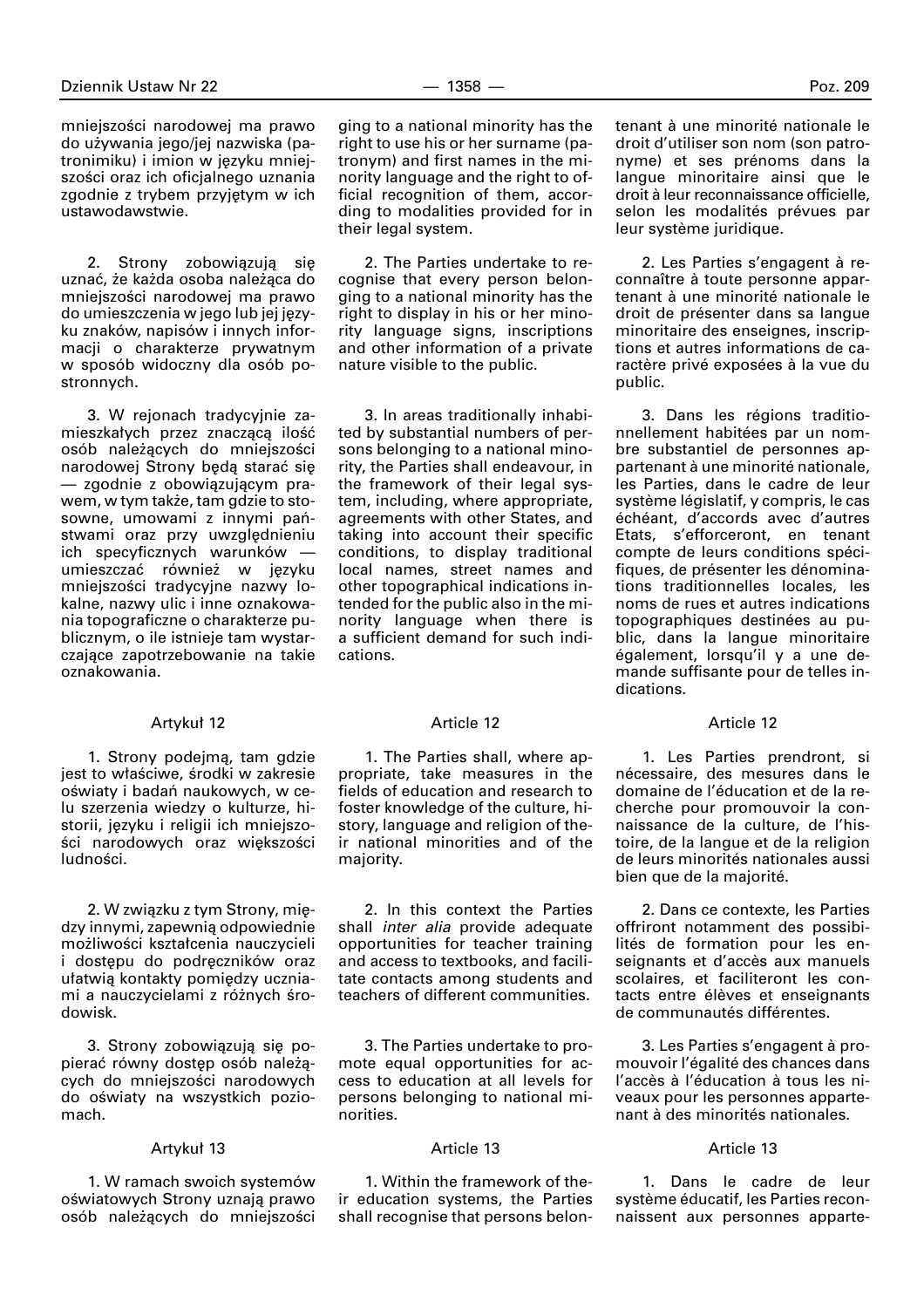narodowej do zakładania i prowadzenia ich w∏asnych, prywatnych instytucji oświatowych i szkoleniowych.

2. Wykonywanie tego prawa nie pociąga za sobą żadnych zobowiązań finansowych Stron.

# Artykuł 14

1. Strony zobowiązują się uznać prawo każdej osoby należącej do mniejszości narodowej do nauki jego/jej języka mniejszości.

2. W rejonach zamieszkałych tradycyjnie lub przez znaczącą liczbe osób należących do mniejszości narodowych, o ile jest na to wystarczające zapotrzebowanie, Strony będą starać się zapewnić, na tyle, na ile to możliwe, w ramach swoich systemów oświatowych, osobom należącym do tych mniejszości odpowiednie możliwości uczenia się języka mniejszości lub nauki w tym języku.

3. Ustęp 2 niniejszego artykułu będzie realizowany bez uszczerbku dla nauki języka oficjalnego lub nauczania w tym języku.

### Artykuł 15

Strony stworzą warunki niezbędne dla rzeczywistego uczestniczenia przez osoby należące do mniejszości narodowych w życiu kulturalnym, społecznym i gospodarczym, jak również w sprawach publicznych, zw∏aszcza tych, które ich dotyczà.

### Artyku∏ 16

Strony powstrzymają się od stosowania środków zmieniających proporcje narodowościowe ludności w rejonach zamieszkałych przez osoby należące do mniejszości narodowych i mających na celu ograniczenie praw i wolności wynikających z zasad zawartych w niniejszej konwencji ramowej.

#### Artykuł 17

1. Strony zobowiązują się nie ingerować w prawo osób należą-

ging to a national minority have the right to set up and to manage their own private educational and training establishments.

2. The exercise of this right shall not entail any financial obligation for the Parties.

### Article 14

1. The Parties undertake to recognise that every person belonging to a national minority has the right to learn his or her minority language.

2. In areas inhabited by persons belonging to national minorities traditionally or in substantial numbers, if there is sufficient demand, the Parties shall endeavour to ensure, as far as possible and within the framework of their education systems, that persons belonging to those minorities have adequate opportunities for being taught the minority language or for receiving instruction in this language.

3. Paragraph 2 of this article shall be implemented without prejudice to the learning of the official language or the teaching in this language.

### Article 15

The Parties shall create the conditions necessary for the effective participation of persons belonging to national minorities in cultural, social and economic life and in public affairs, in particular those affecting them.

#### Article 16

The Parties shall refrain from measures which alter the proportions of the population in areas inhabited by persons belonging to national minorities and are aimed at restricting the rights and freedoms flowing from the principles enshrined in the present framework Convention.

# Article 17

1. The Parties undertake not to interfere with the right of persons nant à une minorité nationale le droit de créer et de gérer leurs propres établissements privés d'enseignement et de formation.

2. L'exercice de ce droit n'implique aucune obligation financière pour les Parties.

# Aricle 14

1. Les Parties s'engagent à reconnaître à toute personne appartenant à une minorité nationale le droit d'apprendre sa langue minoritaire.

2. Dans les aires géographiques d'implantation substantielle ou traditionnelle des personnes appartenant à des minorités nationales, s'il existe une demande suffisante, les Parties s'efforceront d'assurer, dans la mesure du possible et dans le cadre de leur système éducatif, que les personnes appartenant à ces minorités aient la possibilité d'apprendre la langue minoritaire ou de recevoir un enseignement dans cette langue.

3. Le paragraphe 2 du présent article sera mis en oeuvre sans préjudice de l'apprentissage de la langue officielle ou de l'enseignement dans cette langue.

### Article 15

Les Parties s'engagent à créer les conditions nécessaires à la participation effective des personnes appartenant à des minorités nationales à la vie culturelle, sociale et économique, ainsi qu'aux affaires publiques, en particulier celles les concernant.

### Article 16

Les Parties s'abstiennent de prendre des mesures qui, en modifiant les proportions de la population dans une aire géographique où resident des personnes appartenant à des minorités nationales, ont pour but de porter atteinte aux droits et libertés découlant des principes énoncés dans la présente Convention-cadre.

### Article 17

1. Les Parties s'engagent à ne pas entraver le droit des personnes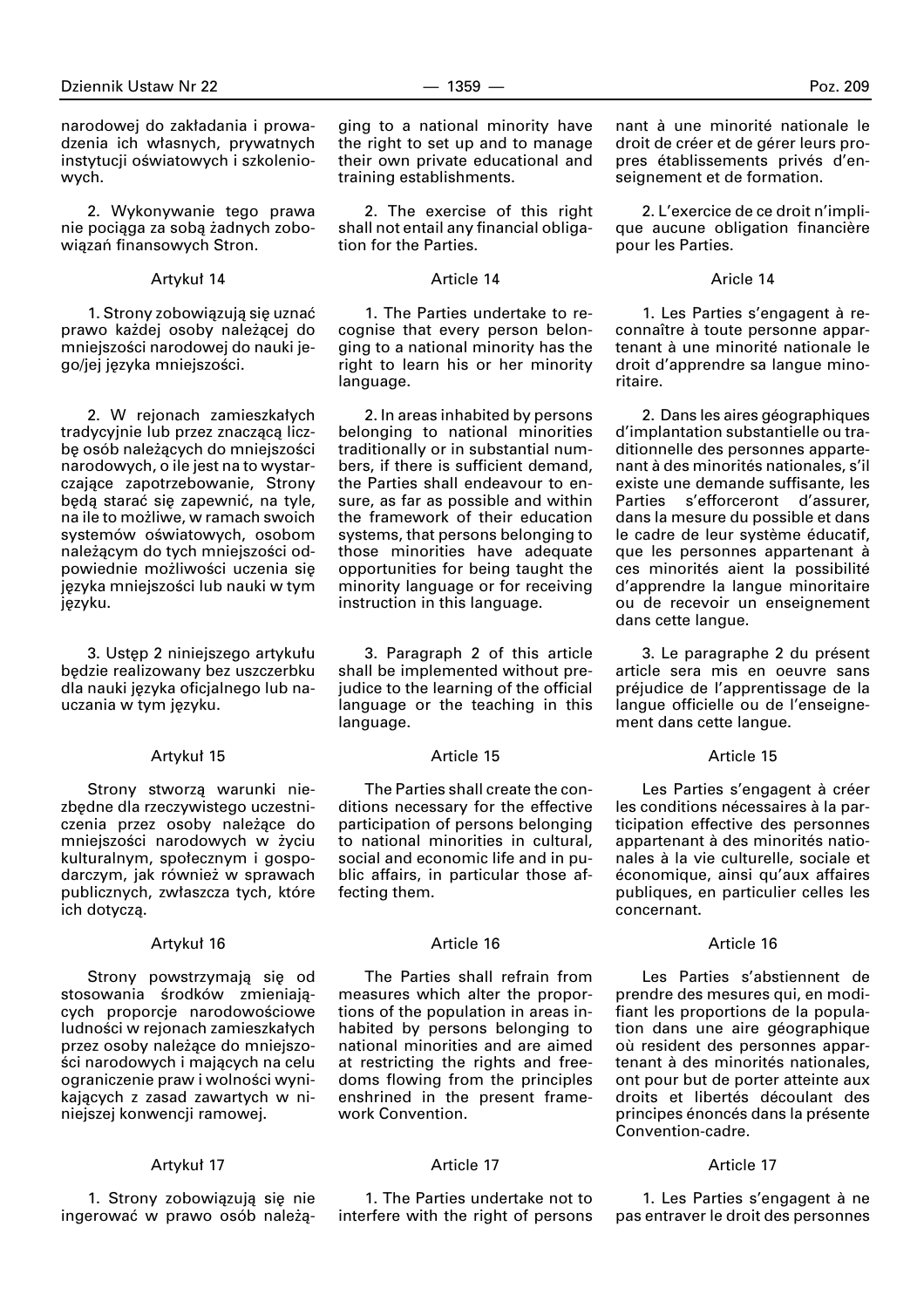cych do mniejszości narodowych do ustanawiania i utrzymywania swobodnych i pokojowych kontaktów poprzez granice z osobami legalnie przebywającymi w innych państwach, w szczególności z tymi, z którymi łączy ich tożsamość etniczna, kulturalna, językowa lub religijna albo też wspólne dziedzictwo kulturowe.

2. Strony zobowiązują się nie ingerować w prawo osób należących do mniejszości narodowych do uczestniczenia w dzia∏aniach organizacji pozarzàdowych zarówno na szczeblu krajowym, jak i międzynarodowym.

### Artykuł 18

1. Strony będą starać się zawieraç, tam gdzie to konieczne, dwustronne i wielostronne porozumienia z innymi państwami, w szczególności z państwami sąsiedzkimi, w celu zapewnienia ochrony osobom nale˝àcym do mniejszości narodowych.

2. Tam, gdzie to stosowne, Strony podejmą środki zachęcające do współpracy transgranicznej.

### Artyku∏ 19

Strony zobowiązują się do poszanowania i realizacji zasad zawartych w niniejszej konwencji ramowej i wprowadzania, tam gdzie to konieczne, tylko takich ich ograniczeń, restrykcji lub odstepstw, które są przewidziane w miedzynarodowych instrumentach prawnych — w szczególności w Konwencji o ochronie praw człowieka i podstawowych wolności — w takim zakresie, w jakim odpowiadajà one prawom i wolnościom wynikającym z powyższych zasad.

### **DZIAŁ III**

# Artyku∏ 20

Każda osoba należąca do mniejszości narodowej, korzystając z praw i wolności wynikających z zasad zawartych w niniejszej konwencji ramowej, zobowiązana jest respektowaç ustawodawstwo krajowe oraz prawa innych osób, w szczególności należacych do

belonging to national minorities to establish and maintain free and peaceful contacts across frontiers with persons lawfully staying in other States, in particular those with whom they share an ethnic, cultural, linguistic or religious identity, or a common cultural heritage.

2. The Parties undertake not to interfere with the right of persons belonging to national minorities to participate in the activities of non- -governmental organisations, both at the national and international levels.

### Article 18

1. The Parties shall endeavour to conclude, where necessary, bilateral and multilateral agreements with other States, in particular neighbouring States, in order to ensure the protection of persons belonging to the national minorities concerned.

2. Where relevant, the Parties shall take measures to encourage transfrontier co-operation.

### Article 19

The Parties undertake to respect and implement the principles enshrined in the present framework Convention making, where necessary, only those limitations, restrictions or derogations which are provided for in international legal instruments, in particular the Convention for the Protection of Human Rights and Fundamental Freedoms, in so far as they are relevant to the rights and freedoms flowing from the said principles.

### SECTION III

#### Article 20

In the exercise of the rights and freedoms flowing from the principles enshrined in the present framework Convention, any person belonging to a national minority shall respect the national legislation and the rights of others, in particular those of persons belonging appartenant à des minorités nationales d'établir et de maintenir, librement et pacifiquement, des contacts au-delà des frontières avec des personnes se trouvant régulièrement dans d'autres Etats, notamment celles avec lesquelles elles ont en commun une identité ethnique, culturelle, linguistique ou religieuse, ou un patrimoine culturel.

2. Les Parties s'engagent à ne pas entraver le droit des personnes appartenant à des minorités nationales de participer aux travaux des organisations non gouvernementales tant au plan national qu'international.

# Article 18

1. Les Parties s'efforceront de conclure, si nécessaire, des accords bilatéraux et multilatéraux avec d'autres Etats, notamment les Etats voisins, pour assurer la protection des personnes appartenant aux minorités nationales concernées.

2. Le cas échéant, les Parties prendront des mesures propres à encourager la coopération transfrontalière.

#### Article 19

Les Parties s'engagent à respecter et à mettre en oeuvre les principes contenus dans la présente Convention-cadre en y apportant, si nécessaire, les seules limitations, restrictions ou dérogations prévues dans les instruments juridiques internationaux, notamment dans la Convention de sauvegarde des Droits de l'Homme et des Libertés fondamentales et ses Protocoles, dans la mesure où elles sont pertinentes pour les droits et libertés qui découlent desdits principes.

# TITRE III

### Article 20

Dans l'exercice des droits et des libertés découlant des principes énoncés dans la présente Convention-cadre, les personnes appartenant à des minorités nationales respectent la législation nationale et les droits d'autrui, en particulier ceux des personnes apparte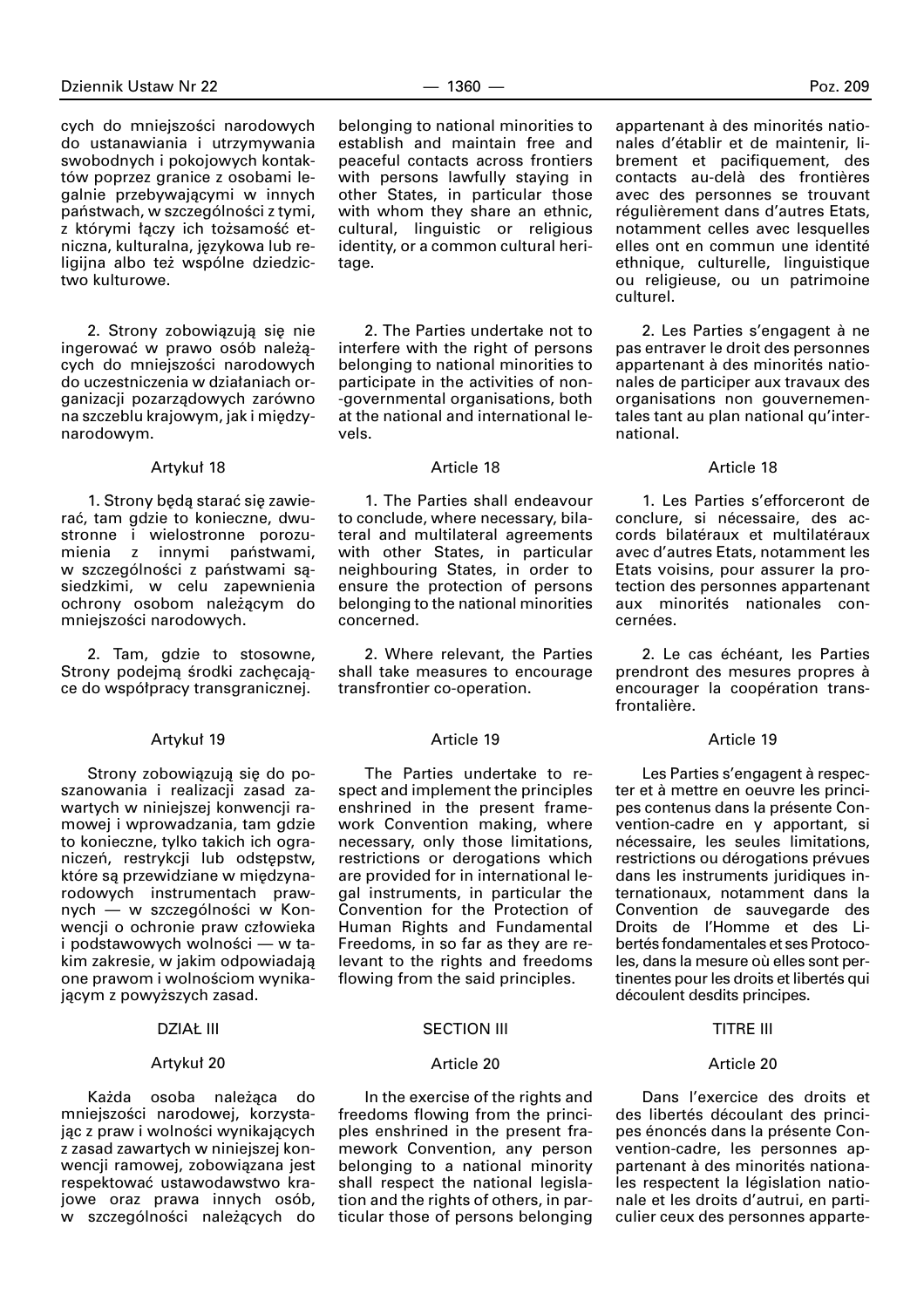większości lub innych mniejszości narodowych.

### Artyku∏ 21

Żadnego z postanowień niniejszej konwencji ramowej nie można interpretować jako przyznającego prawo do angażowania się w jakąkolwiek działalność lub prowadzenia jakichkolwiek działań sprzecznych z podstawowymi zasadami prawa międzynarodowego, w szczególności suwerennej równości, integralności terytorialnej i politycznej niezależności państw.

#### Artykuł 22

Żadne z postanowień niniejszej konwencji ramowej nie może być rozumiane jako ograniczające lub naruszające jakiekolwiek prawa człowieka i podstawowe wolności, które mogą być zapewnione przez prawo którejkolwiek Umawiającej się Strony lub przez inne porozumienia, których państwo to jest Stroną.

# Artykuł 23

Prawa i wolności wynikające z zasad zawartych w niniejszej konwencji ramowej, w takim zakresie, w jakim są one przedmiotem odpowiednich postanowień Konwencji o ochronie praw człowieka i podstawowych wolności lub Protokołów dodatkowych do niej, będą rozumiane zgodnie z postanowieniami tej ostatniej.

### **DZIAŁ IV**

#### Artyku∏ 24

1. Komitet Ministrów Rady Europy będzie nadzorował realizację niniejszej konwencji ramowej przez Umawiające się Strony.

2. Strony, które nie są członkami Rady Europy, beda uczestniczyć w systemie nadzorowania realizacji konwencji zgodnie z trybem, który zostanie określony.

#### Artyku∏ 25

1. W ciagu jednego roku nastepującego po wejściu w życie niniejszej konwencji ramowej w stosunto the majority or to other national minorities.

#### Article 21

Nothing in the present framework Convention shall be interpreted as implying any right to engage in any activity or perform any act contrary to the fundamental principles of international law and in particular of the sovereign equality, territorial integrity and political independence of States.

# Article 22

Nothing in the present framework Convention shall be construed as limiting or derogating from any of the human rights and fundamental freedoms which may be ensured under the laws of any Contracting Party or under any other agreement to which it is a Party.

#### Article 23

The rights and freedoms flowing from the principles enshrined in the present framework Convention, in so far as they are the subject of a corresponding provision in the Convention for the Protection of Human Rights and Fundamental Freedoms or in the Protocols thereto, shall be understood so as to conform to the latter provisions.

#### SECTION IV

#### Article 24

1. The Committee of Ministers of the Council of Europe shall monitor the implementation of this framework Convention by the Contracting Parties.

2. The Parties which are not members of the Council of Europe shall participate in the implementation mechanism, according to modalities to be determined.

# Article 25

1. Within a period of one year following the entry into force of this framework Convention in renant à la majorité ou aux autres minorités nationales.

### Article 21

Aucune des dispositions de la présente Convention-cadre ne sera interprétée comme impliquant pour un individu un droit quelconque de se livrer à une activité ou d'accomplir un acte contraires aux principes fondamentaux du droit international et notamment à l'égalité souveraine, à l'intégrité territoriale et à l'indépendance politique des Etats.

### Article 22

Aucune des dispositions de la présente Convention-cadre ne sera interprétée comme limitant ou portant atteinte aux droits de l'homme et aux libertés fondamentales qui pourraient être reconnus conformément aux lois de toute Partie ou de toute autre convention à laquelle cette Partie contractante est partie.

#### Article 23

Les droits et libertés découlant des principes énoncés dans la présente Convention-cadre, dans la mesure où ils ont leur pendant dans la Convention de sauvegarde des Droits de I'Homme et des Libertés fondamentales et ses Protocoles, seront entendus conformément à ces derniers.

#### TITRE IV

#### Article 24

1. Le Comité des Ministres du Conseil de l'Europe est chargé de veiller à la mise en oeuvre de la présente Convention-cadre par les Parties contractantes.

2. Les Parties qui ne sont pas membres du Conseil de l'Europe participeront au mécanisme de mise en oeuvre selon des modalités à déterminer

# Article 25

1. Dans un délai d'un an à compter de l'entrée en vigueur de la présente Convention-cadre à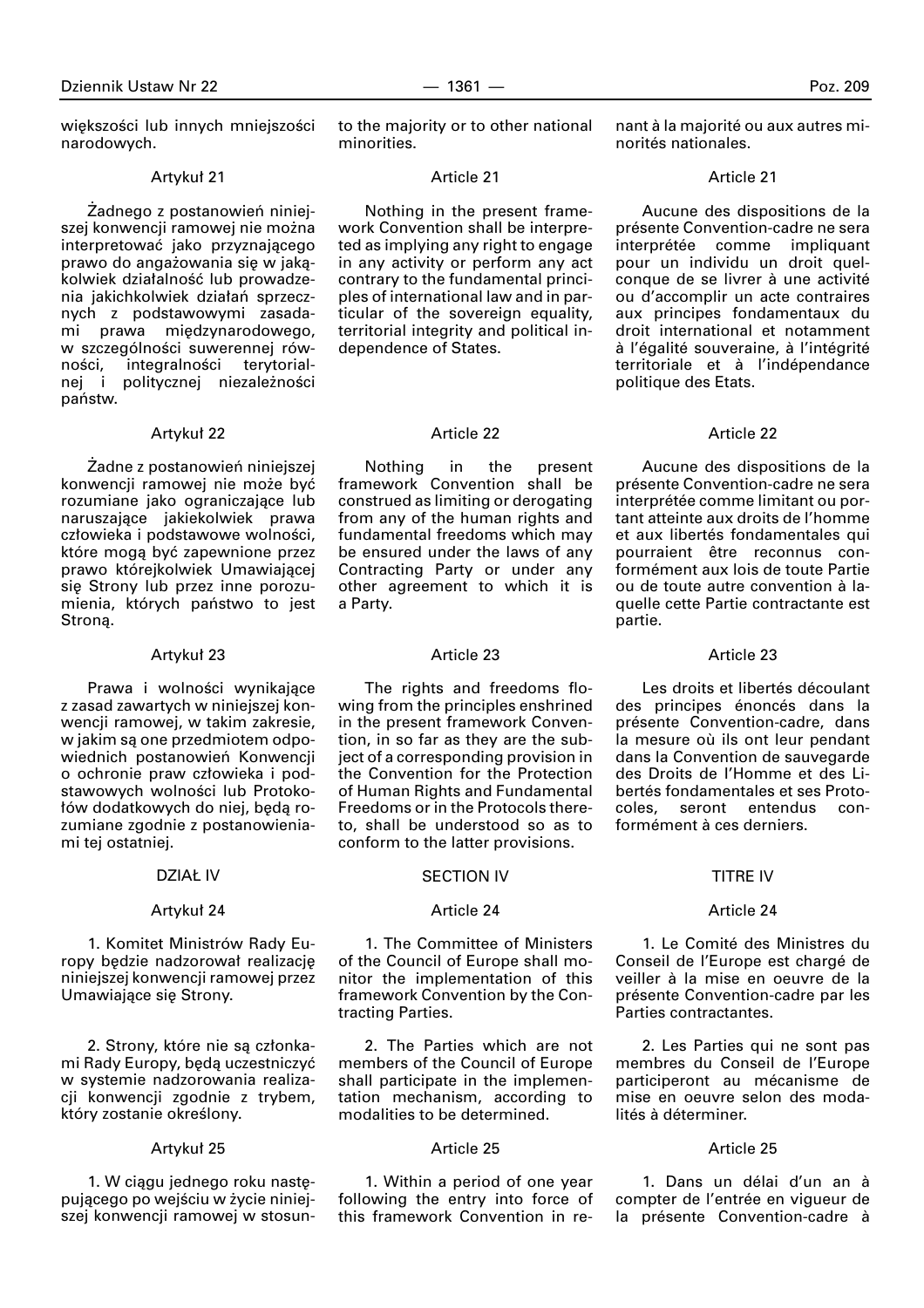ku do Umawiającej się Strony ta ostatnia przekaże Sekretarzowi Generalnemu Rady Europy pełną informację o prawnych i innych środkach podjętych w celu wprowadzenia w życie zobowiązań określonych w niniejszej konwencji ramowej.

2. Następnie każda Strona będzie przekazywaç Sekretarzowi Generalnemu okresowo, i kiedykolwiek Komitet Ministrów o to poprosi, wszelkie inne informacje związane z realizacjà niniejszej konwencji ramowej.

3. Sekretarz Generalny bedzie przesyłał Komitetowi Ministrów informacje przekazane zgodnie z warunkami niniejszego artykułu.

#### Artyku∏ 26

1. W ocenie stosowności środków podjętych przez Strony w celu wprowadzenia w życie zasad określonych w niniejszej konwencji ramowej Komitet Ministrów będzie wspomagany przez komitet doradczy, którego członkowie będą uznanymi ekspertami w zakresie ochrony mniejszości narodowych.

2. Skład tego komitetu doradczego i jego reguły działania będą określone przez Komitet Ministrów w ciągu jednego roku następującego po wejściu w życie niniejszej konwencji ramowej.

#### DZIAŁ V

#### Artykuł 27

Niniejsza konwencja ramowa jest otwarta do podpisu dla Państw członkowskich Rady Europy. Do chwili wejścia w życie konwencji jest ona również otwarta do podpisu dla każdego innego państwa zaproszonego przez Komitet Ministrów. Podlega ona ratyfikacji, przyjęciu lub zatwierdzeniu. Dokumenty ratyfikacyjne, przyjęcia lub zatwierdzenia składa się Sekretarzowi Generalnemu Rady Europy.

#### Artyku∏ 28

1. Niniejsza konwencja ramowa wejdzie w życie pierwszego

2. Thereafter, each Party shall transmit to the Secretary General on a periodical basis and whenever the Committee of Ministers so requests any further information of relevance to the implementation of this framework Convention.

3. The Secretary General shall forward to the Committee of Ministers the information transmitted under the terms of this Article.

#### Article 26

1. In evaluating the adequacy of the measures taken by the Parties to give effect to the principles set out in this framework Convention the Committee of Ministers shall be assisted by an advisory committee, the members of which shall have recognised expertise in the field of the protection of national minorities.

2. The composition of this advisory committee and its procedure shall be determined by the Committee of Ministers within a period of one year following the entry into force of this framework Convention.

#### SECTION V

#### Article 27

This framework Convention shall be open for signature by the member States of the Council of Europe. Up until the date when the Convention enters into force, it shall also be open for signature by any other State so invited by the Committee of Ministers. It is subject to ratification, acceptance or approval. Instruments of ratification, acceptance or approval shall be deposited with the Secretary General of the Council of Europe.

# Article 28

1. This framework Convention shall enter into force on the first l'égard d'une Partie contractante, cette dernière transmet au Secrétaire Général du Conseil de l'Europe des informations complètes sur les mesures législatives et autres qu'elle aura prises pour donner effet aux principes énoncés dans la présente Convention-cadre.

2. Ultérieurement, chaque Partie transmettra au Secrétaire Général, périodiquement et chaque fois que le Comité des Ministres en fera la demande, toute autre information relevant de la mise en oeuvre de la présente Convention-cadre.

3. Le Secrétaire Géneral transmet au Comité des Ministres toute information communiquée conformément aux dispositions du présent article.

#### Article 26

1. Lorsqu'il évalue l'adéquation des mesures prises par une Partie pour donner effet aux principes énoncés par la présente Convention-cadre, le Comité des Ministres se fait assister par un comité con-<br>sultatif dont les membres sultatif dont les membres possèdent une compétence reconnue dans le domaine de la protection des minorités nationales.

2. La composition de ce comité consultatif ainsi que ses procédures sont fixées par le Comité des Ministres dans un délai d'un an à compter de l'entrée en vigueur de la présente Convention-cadre.

#### TITRE V

#### Article 27

La présente Convention-cadre est ouverte à la signature des Etats membres du Conseil de l'Europe. Jusqu'à la date de son entrée en vigueur, elle est aussi ouverte à la signature de tout autre Etat invité à la signer par le Comité des Ministres. Elle sera soumise à ratification, acceptation ou approbation. Les instruments de ratification, d'acceptation ou d'approbation seront déposés près le Secrétaire Général du Conseil de l'Europe.

#### Article 28

1. La présente Convention-cadre entrera en vigueur le premier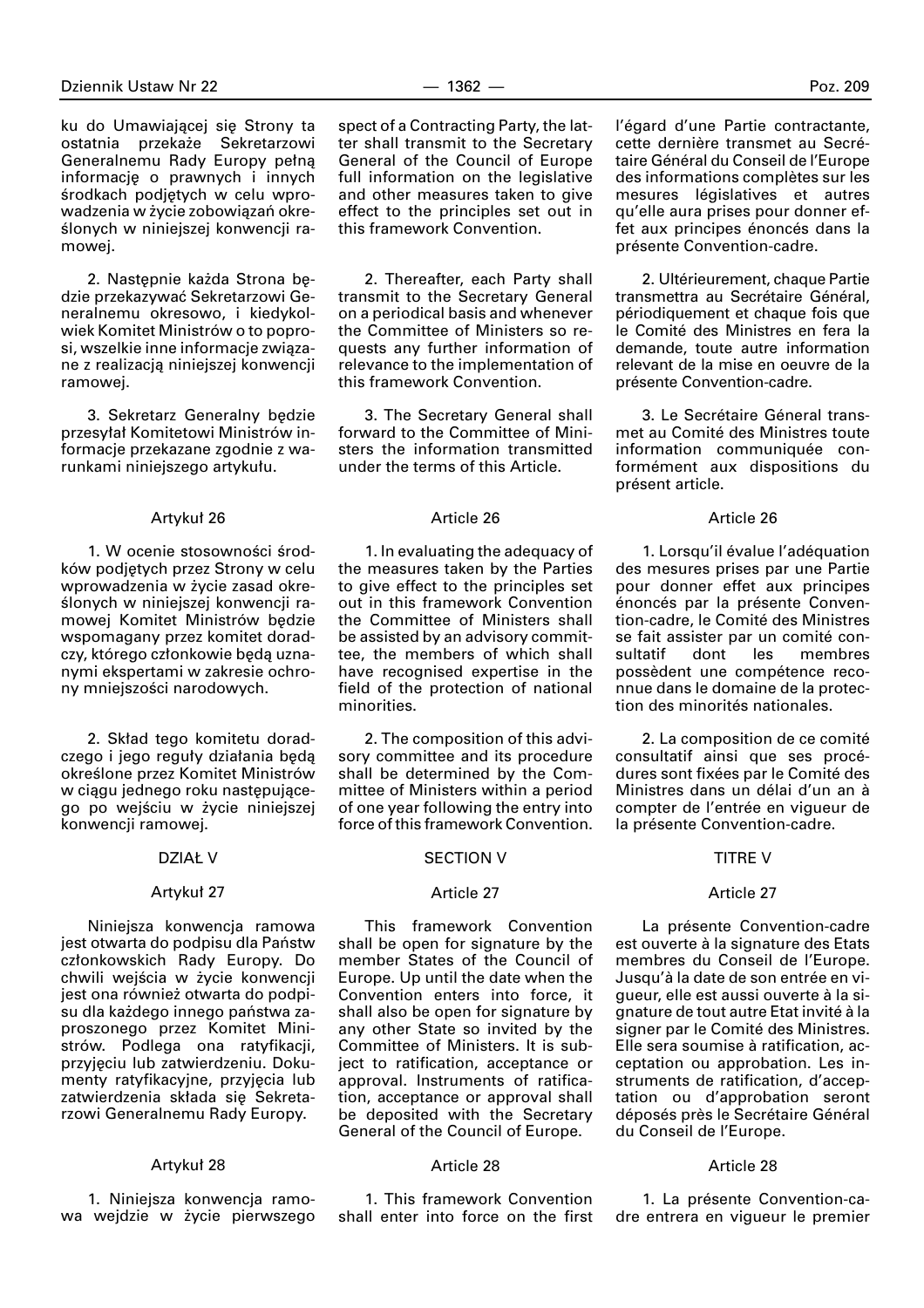dnia miesiąca następującego po upływie trzech miesięcy od dnia wyrażenia przez dwanaście państw członkowskich Rady Europy zgody na związanie się konwencją zgodnie z postanowieniami artyku- ∏u 27.

2. W stosunku do każdego państwa członkowskiego, które później wyrazi swoją zgodę na związanie się konwencją ramową, wejdzie ona w życie pierwszego dnia miesiąca następującego po upływie trzech miesięcy od dnia złożenia dokumentu ratyfikacyjnego, przyjęcia lub zatwierdzenia.

#### Artyku∏ 29

1. Po wejściu w życie niniejszej konwencji ramowej i po konsultacji z Państwami-Stronami Komitet Ministrów Rady Europy może zaprosić do przystąpienia do konwencji, w drodze decyzji podjętej większością ustaloną w artykule 20d Statutu Rady Europy, każde państwo niebędące członkiem Rady Europy, które zaproszone do podpisania, zgodnie z postanowieniem artykułu 27, nie uczyniło tego jeszcze, a także każde inne państwo niebędace członkiem Rady Europy.

2. W stosunku do każdego przystępującego państwa konwencia ramowa wejdzie w życie pierwszego dnia miesiąca następującego po upływie trzech miesiecy od dnia złożenia u Sekretarza Generalnego Rady Europy dokumentu przyjecia.

#### Artyku∏ 30

1. Każde państwo może przy podpisywaniu lub przy składaniu dokumentów ratyfikacji, przyjęcia, zatwierdzenia lub przystąpienia wyszczególniç terytorium lub terytoria, za których stosunki międzynarodowe państwo to jest odpowiedzialne, do których stosuje się niniejszą konwencję ramową.

2. Każde państwo może w dowolnym póêniejszym terminie rozszerzyć, w drodze oświadczenia skierowanego do Sekretarza Geneday of the month following the expiration of a period of three months after the date on which twelve member States of the Council of Europe have expressed their consent to be bound by the Convention in accordance with the provisions of Article 27.

2. In respect of any member State which subsequently expresses its consent to be bound by it, the framework Convention shall enter into force on the first day of the month following the expiration of a period of three months after the date of the deposit of the instrument of ratification, acceptance or approval.

#### Article 29

1. After the entry into force of this framework Convention and after consulting the Contracting States, the Committee of Ministers of the Council of Europe may invite to accede to the Convention, by a decision taken by the majority provided for in Article 20.d of the Statute of the Council of Europe, any non-member State of the Council of Europe which, invited to sign in accordance with the provisions of Article 27, has not yet done so, and any other non-member State.

2. In respect of any acceding State, the framework Convention shall enter into force on the first day of the month following the expiration of a period of three months after the date of the deposit of the instrument of accession with the Secretary General of the Council of Europe.

#### Article 30

1. Any State may, at the time of signature or when depositing its instrument of ratification, acceptance, approval or accession, specify the territory or territories for whose international relations it is responsible to which this framework Convention shall apply.

2. Any State may at any later date, by a declaration addressed to the Secretary General of the Council of Europe, extend the applicajour du mois qui suit l'expiration d'une période de trois mois après la date à laquelle douze Etats membres du Conseil de l'Europe auront exprimé leur consentement à être liés par la Convention-cadre conformément aux dispositions de l'article 27.

2. Pour tout Etat membre qui exprimera ultérieurement son consentement à être lié par la Convention-cadre, celle-ci entrera en vigueur le premier jour du mois qui suit l'expiration d'une période de trois mois après la date du dépôt de l'instrument de ratification, d'acceptation ou d'approbation.

#### Article 29

1. Après l'entrée en vigueur de la présente Convention-cadre et après consultation des Etats contractants, le Comité des Ministres du Conseil de l'Europe pourra inviter à adhérer à la présente Convention-cadre, par une décision prise à la majorité prévue à l'article 20.d du Statut du Conseil de l'Europe, tout Etat non membre du Conseil de l'Europe qui, invité à la signer conformément aux dispositions de l'article 27, ne l'aura pas encore fait, et tout autre Etat non membre.

2. Pour tout Etat adhérant, la<br>
uvention-cadre entrera en Convention-cadre entrera en vigueur le premier jour du mois qui suit l'expiration d'une période de trois mois après la date de dépôt de l'instrument d'adhésion près le Secrétaire Général du Conseil de l'Europe.

#### Article 30

1. Tout Etat peut, au moment de la signature ou au moment du dépôt de son instrument de ratification, d'acceptation, d'approbation ou d'adhésion, désigner le ou les territoires pour lesquels il assure les relations internationales auxquels s'appliquera la présente Convention-cadre.

2. Tout Etat peut, à tout autre moment par la suite, par une déclaration adressée au Secrétaire Général du Conseil de l'Europe,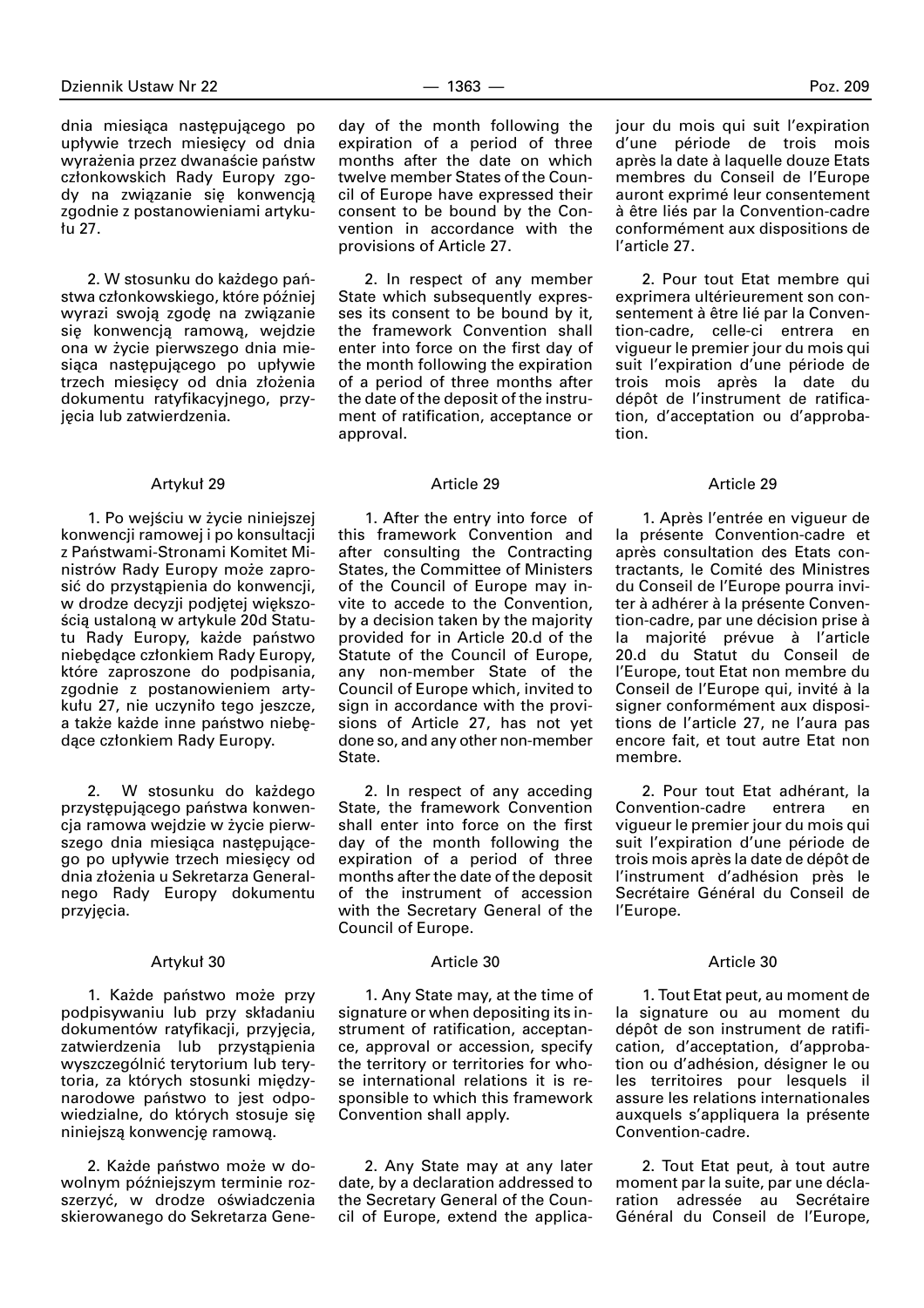ralnego Rady Europy, stosowanie postanowień niniejszej konwencji ramowej na każde inne terytorium wskazane w tym oświadczeniu. W odniesieniu do takiego terytorium konwencja ramowa wejdzie w życie pierwszego dnia miesiąca następującego po upływie trzech miesięcy od dnia otrzymania takiego oświadczenia przez Sekretarza Generalnego.

3. Każde oświadczenie złożone zgodnie z dwoma uprzednimi ustępami może, w stosunku do każdego terytorium wyszczególnionego w takim oświadczeniu, zostać wycofane w drodze notyfikacji skierowanej do Sekretarza Generalnego. Wycofanie staje się skuteczne pierwszego dnia miesiąca następującego po upływie trzech miesięcy od dnia otrzymania takiej notyfikacji przez Sekretarza Generalnego.

### Artykuł 31

1. Każda Strona może w dowolnym czasie wypowiedzieç niniejszà konwencję ramową w drodze notyfikacji skierowanej do Sekretarza Generalnego Rady Europy.

2. Wypowiedzenie takie staje się skuteczne pierwszego dnia miesiąca następującego po upływie sześciu miesięcy od dnia otrzymania notyfikacji przez Sekretarza Generalnego.

# Artyku∏ 32

Sekretarz Generalny Rady Europy notyfikuje państwom członkowskim Rady, innym państwom--sygnatariuszom i każdemu innemu państwu, które przystąpiło do niniejszej konwencji ramowej:

- a) każde podpisanie;
- b) złożenie każdego dokumentu ratyfikacyjnego, przyjęcia, zatwierdzenia lub przystąpienia;
- c) każdą datę wejścia w życie niniejszej konwencji ramowej zgodnie z artykułami 28, 29 i 30;
- d) każdy inny akt, notyfikację lub zawiadomienie dotyczące niniejszej konwencji ramowej.

Na dowód czego niżej podpisani, będąc do tego należycie upotion of this framework Convention to any other territory specified in the declaration. In respect of such territory the framework Convention shall enter into force on the first day of the month following the expiration of a period of three months after the date of receipt of such declaration by the Secretary General.

3. Any declaration made under the two preceding paragraphs may, in respect of any territory specified in such declaration, be withdrawn by a notification addressed to the Secretary General. The withdrawal shall become effective on the first day of the month following the expiration of a period of three months after the date of receipt of such notification by the Secretary General.

# Article 31

1. Any Party may at any time denounce this framework Convention by means of a notification addressed to the Secretary General of the Council of Europe.

2. Such denunciation shall become effective on the first day of the month following the expiration of a period of six months after the date of receipt of the notification by the Secretary General.

### Article 32

The Secretary General of the Council of Europe shall notify the member States of the Council, other signatory States and any State which has acceded to this framework Convention, of:

a) any signature;

- b) the deposit of any instrument of ratification, acceptance, approval or accession;
- c) any date entry into force of this framework Convention in accordance with Article 28, 29 and 30;
- d) any other act, notification or communication relating to this framework Convention.

In witness whereof the undersigned, being duly authorised thereétendre l'application de la présente Convention-cadre à tout autre territoire désigné dans la déclaration. La Convention-cadre entrera en vigueur à l'égard de ce territoire le premier jour du mois qui suit l'expiration d'une période de trois mois après la date de réception de la déclaration par le Secrétaire Général.

3. Toute déclaration faite en vertu des deux paragraphes précédents pourra être retirée, en ce qui concerne tout territoire désigné dans cette déclaration, par notification adressée au Secrétaire Général. Le retrait prendra effet le premier jour du mois qui suit l'expiration d'une période de trois mois après la date de réception de la notification par le Secrétaire Général.

### Article 31

1. Toute Partie peut, à tout moment, dénoncer la présente Convention-cadre en adressant une notification au Secrétaire Général du Conseil de l'Europe.

2. La dénonciation prendra effet le premier jour du mois qui suit l'expiration d'une période de six mois après la date de réception de la notification par le Secrétaire Général.

### Article 32

Le Secrétaire Général du Conseil de l'Europe notifiera aux Etats membres du Conseil, aux autres Etats signataires et à tout Etat ayant adhéré à la présente Convention-cadre:

a) toute signature;

- b) le dépôt de tout instrument de ratification, d'acceptation, d'approbation ou d'adhésion;
- c) toute date d'entrée en vigueur de la présente Convention-cadre conformément à ses articles 28, 29 et 30;
- d) tout autre acte, notification ou communication ayant trait à la présente Convention-cadre.

En foi de quoi, les soussignés, dûment autorisés à cet effet, ont